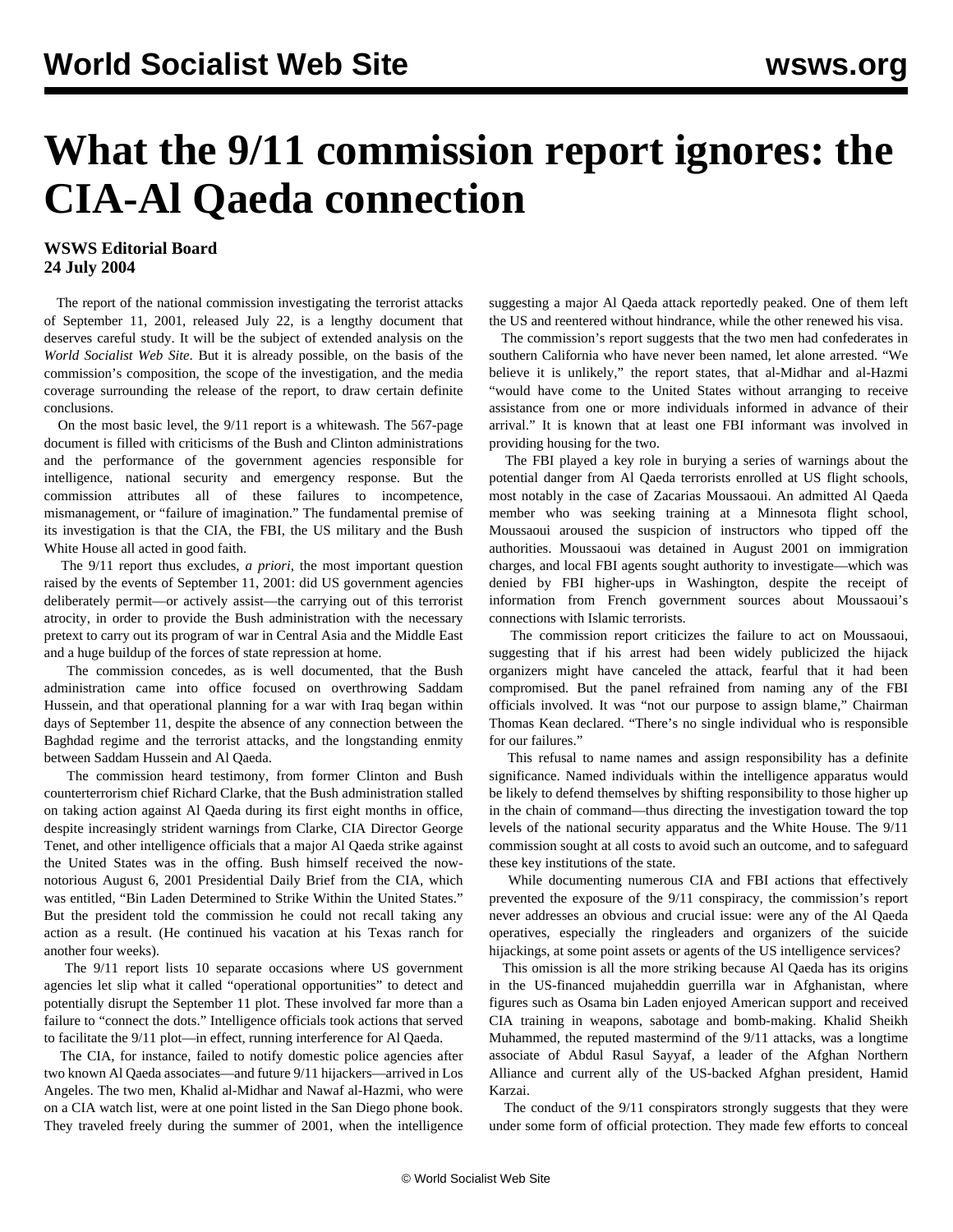themselves, moving about as they pleased, both within the United States and across its borders. They used telephones and credit cards, both easily traceable. They enrolled openly under their own names at US flight schools, and made repeated transcontinental flights to test out airline security and familiarize themselves with the aircraft interiors.

#### **A political amnesty**

 The assertion of generalized responsibility—everybody is guilty, so nobody is guilty—has a clear political purpose: it provides a political amnesty for the Bush administration in the run-up to the November 2 election.

 Bush fiercely opposed the creation of a commission to investigate 9/11—the bloodiest single attack on American citizens on US soil. This itself indicated that his government had something to hide.

 With the conclusion of the nearly two-year investigation, however, the White House and the Bush reelection campaign were breathing sighs of relief, and Bush made a well-publicized appearance with Kean and Democratic Vice Chairman Lee Hamilton to receive the commission's report. Bush declared that the panel had done a "wonderful job" and praised the report's "very solid, sound recommendations about how to move forward."

 The US media has embraced the 9/11 report as a definitive, objective and critical account of the events leading up to and including the attacks on the World Trade Center and the Pentagon, without any suggestion that the report's indictment of a "failure of imagination" represents a cover-up of something far more sinister.

 The *Washington Post* gushed, "[T]he 9/11 commission report had the meaty feeling of a history that will endure, thanks to the political pressure, and the subpoena power, that opened up more than 2.5 million pages of information and the testimony of 1,200 interviews. Though quick, the historical judgment seems conclusive: that American leadership failed across the board."

 The analysis by the *New York Times* began: "Months of unsparing study by the Sept. 11 commission and the Senate Intelligence Committee have now produced a broad consensus about two colossal intelligence failures: the missed opportunities that left the United States open to attack from Al Qaeda and the misread clues on unconventional weapons that sent American troops to attack Iraq."

 To speak of the Bush administration's lies about Iraqi weapons of mass destruction as "misread clues" or the result of an "intelligence failure" is to insult the intelligence of both the American people and world public opinion. Broadly within the US, and almost universally abroad, it is accepted as indisputable fact that the Bush administration deliberately concocted "intelligence" about Iraqi WMDs which it knew to be false, and made extreme allegations without any sound evidence, in order to portray an unprovoked invasion as a matter of "self-defense." Even sections of the American bourgeois media have suggested as much.

 The 9/11 commission report itself documents the fact that leading personnel in the Bush administration were pushing, within hours of the attacks on New York and Washington, for a war to remove the regime of Saddam Hussein. It notes, for example, that Bush ordered the Pentagon on September 17, 2001 to be ready to occupy the Iraqi oil fields if Baghdad "acted against US interests."

 If the US government was prepared to use deliberate lies to provide a pretext for a war in which tens of thousands have lost their lives, why should anyone believe it is incapable of similar methods in relation to the terrorist attacks on New York and Washington?

It is highly plausible—and on the basis of the available evidence, more

likely than not—that US intelligence agencies had identified the main leaders of the 9/11 hijackings long before they boarded the doomed flights. Mohammed Atta, for instance, the supposed ringleader, was under US surveillance in Europe nearly two years before September 11, according to reports in the German media. Yet this suspected terrorist was allowed to enter and leave the US, enroll in a US flight school, and board transcontinental passenger flights repeatedly.

#### **Laying the basis for a police state**

 Just as significant as its whitewash of the US government role in September 11 are the 9/11 commission's recommendations, which boil down to two injunctions: more aggressive military action overseas against supposed terrorist threats, and an enormous strengthening of the repressive powers of the federal government at home.

 The panel's major criticism of the Clinton administration is that it was too cautious in its military strikes against Osama bin Laden and other Al Qaeda targets in 1998-99, and that it failed to respond to the October 2000 bombing of the USS Cole in Yemen.

 In regard to the Bush administration, the commission hailed the invasion of Afghanistan and the overthrow of the Taliban regime, but was conspicuously silent on the merits of the war with Iraq, which many of the commissioners clearly considered to be a diversion. Whatever its reservations about the war, however, the commission—echoing the campaign of Democratic presidential candidate John Kerry—observed that a US victory over the Iraqi insurgency was vitally necessary to prevent the emergence of a "failed state" that would play host to terrorist groups.

 The 9/11 report strongly suggests a connection between Al Qaeda and Iran, providing political support for eventual military action against the second of the three countries included in Bush's notorious "axis of evil." Extreme-right warmongers like columnist Charles Krauthammer and the editorialists at the *Wall Street Journal*, who previously had been highly critical of the 9/11 commission, hailed this aspect of its report. Krauthammer noted in a July 23 column in the *Washington Post* that, having conquered Iraq and placed 140,000 US troops on Iran's borders, the Bush administration was well positioned for another preemptive war.

 The bulk of the commission's 41 recommendations concern the strengthening and consolidation of the US intelligence apparatus, including the establishment of an intelligence czar with authority over the CIA, the Defense intelligence agencies and the FBI's counter-terrorism unit, giving a single individual unprecedented police and spying powers. This would put an end to longstanding prohibitions against CIA and military spying and other operations within the borders of the United States, and open the way to systematic surveillance and repression against all domestic opponents of the US government.

 The panel also called for encoding biometric information in passports and standardizing driver's license requirements across the 50 states. These are steps toward the establishment of a national identity card and a centralized federal data bank in which key personal information on every US resident would be held.

 The Democratic Party and its presidential nominee, John Kerry, took the lead in hailing the 9/11 panel's work. Kerry reiterated his longstanding support for a national intelligence director, saying, "That's overdue, and when I'm president, it's going to happen."

 This bipartisan support for sweeping new attacks on democratic rights underscores the reality of the 2004 presidential campaign: both of the major bourgeois parties agree on the war in Iraq and the open-ended "war on terror;" they agree on stepped-up attacks on democratic rights at home; and they agree on defending the interests of the super-rich one percent that